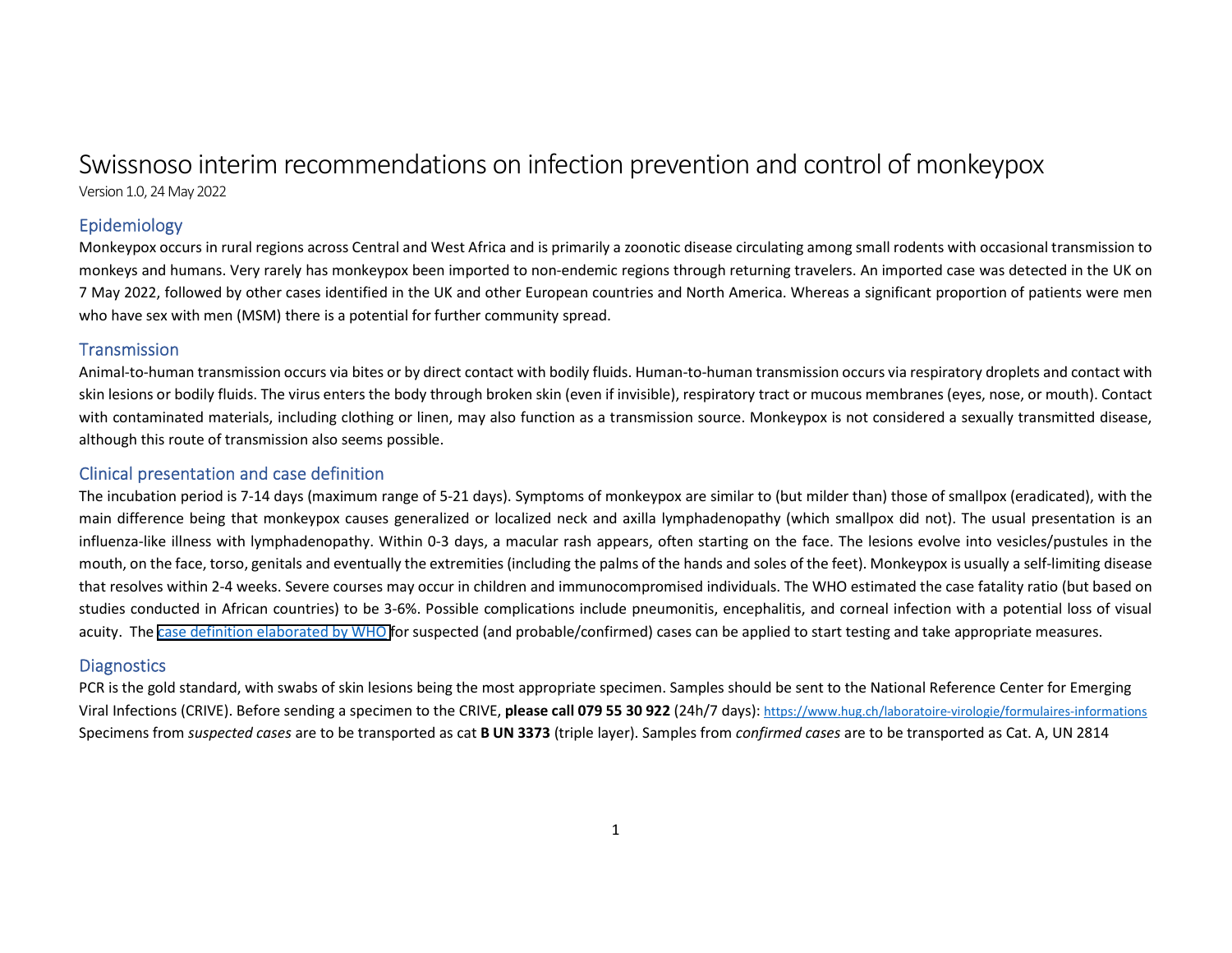(authorized companies in Switzerland, e.g., World Courier and NV Logistics). *Of note: The local clinical laboratory lead should be informed before sending any samples from patients with suspected or confirmed monkeypox infection1*

#### Infection prevention and control

**Current evidence for effective transmission precautions is very limited for acute care hospitals**. Swissnoso suggests that any hospital with appropriate facilities can admit suspected patients requiring hospitalization, and mild cases can be isolated at home.

#### Contact + droplet (aerosol) isolation in a single room in addition to standard precautions

- Healthcare workers (HCWs) wear gloves, gowns, and at least a surgical mask when entering the room (FFP-2 mask optional)
	- $\circ$  If prolonged exposure (> 3 hours) is anticipated, an FFP-2 mask is preferred over a surgical mask.
- HCWs wear safety goggles according to standard precautions (only in case of possible splashes to the face).
- A negative pressure room is not required.
- Terminal disinfection of room required, including linen, duvets, pillow and the bed.
- Maintain isolation until the crusts fall off.

#### Additional precautions

- Preferably, use disposable (single-use) items and discard them after use.
- For reusable items: disinfect all surfaces of items that have been in contact with the patient or medical personnel before removing them from the room.
- Dispose of contaminated waste (e.g., dressings) according to local facility-specific guidelines
- Use the standard disinfectant available in your hospital for environmental decontamination. Follow the manufacturer's recommendations for concentration, contact time, and care in handling.

#### Definition of exposure and consecutive preventive measures

**HCW:** Direct exposure to respiratory droplets, skin lesions or other body fluids without wearing appropriate personal protective equipment.

- HCW may continue to work but should perform syndromic surveillance until day 21 after exposure: When developing fever or an influenza-like illness, they should self-isolate at home and immediately report to occupational health.

**Patients:** staying in the same room for > 24 hours with a case

<sup>&</sup>lt;sup>1</sup> Monkeypox virus is classified as Advisory Committee on Dangerous Pathogens (ACDP) Hazard Group 3 pathogen. Clinical laboratories must follow corresponding biosafety level (BSL) standards for the analysis of routine laboratory samples (biochemistry, haematology, microbiology) from suspected/confirmed cases, as per Ordinance on the protection of employees against risks from exposure to microorganisms (SAMV/OPTM) https://www.fedlex.admin.ch/eli/cc/1999/445/de See also CDC (2022) https://www.cdc.gov/poxvirus/monkeypox/lab-personnel/lab-procedures.html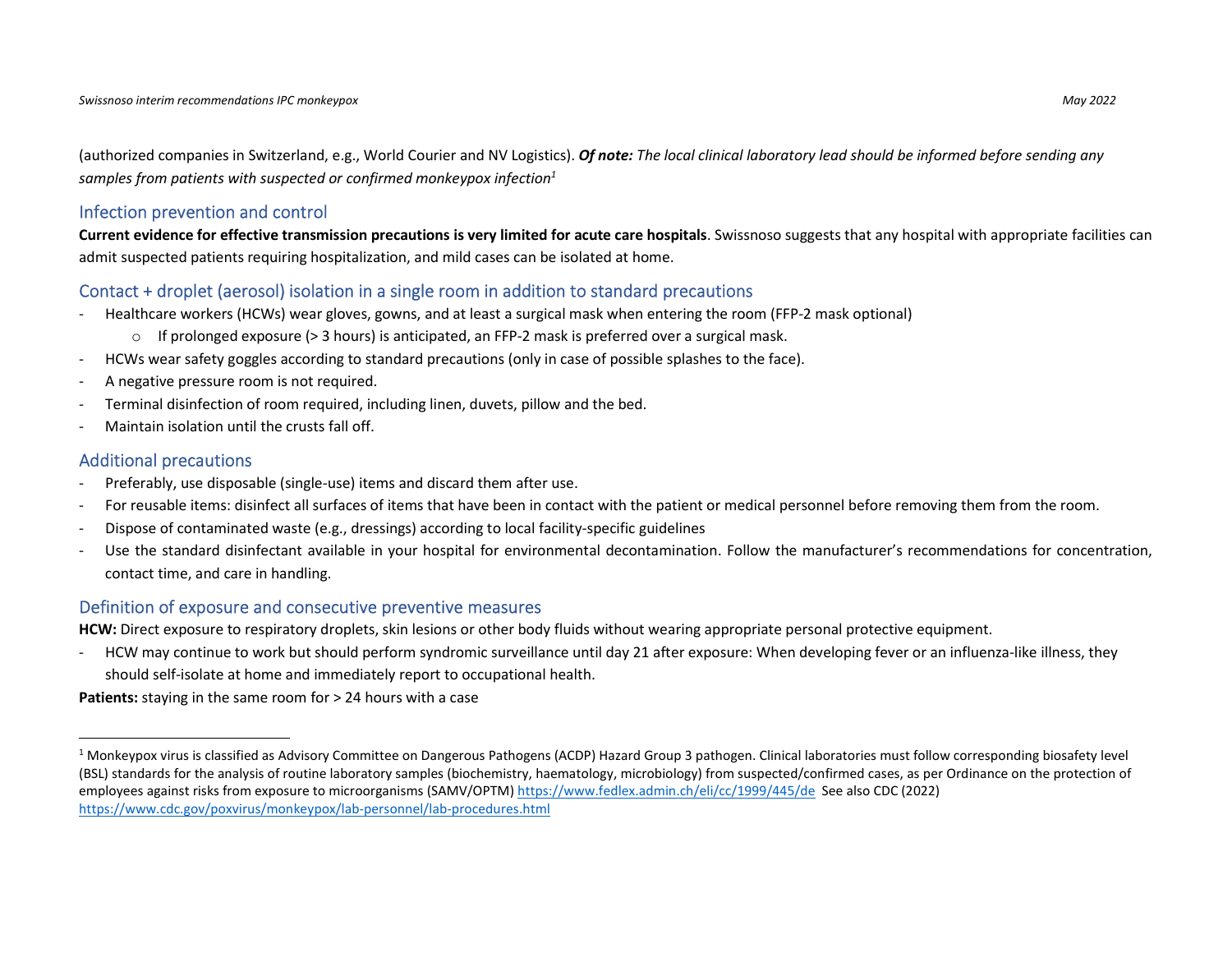- Observe contact patients daily for symptoms and measure body temperature at least daily until day 21 after exposure. When developing fever or other symptoms compatible with monkeypox, contact patients are put into preventive contact and droplet (airborne) isolation until exclusion of monkeypox.

#### Mandatory reporting

Physicians **must report suspected cases** to their cantonal physician **within 2 hours** ([FOPH mandatory notification\)](https://www.bag.admin.ch/bag/fr/home/krankheiten/infektionskrankheiten-bekaempfen/meldesysteme-infektionskrankheiten/meldepflichtige-ik/meldeformulare.html#-1790465635) 2 .

<sup>2</sup> Affenpocken (admin.ch) https://www.bag.admin.ch/bag/de/home/krankheiten/krankheiten-im-ueberblick/affenpocken.html https://www.bag.admin.ch/bag/de/home/krankheiten/infektionskrankheiten-bekaempfen/meldesysteme-infektionskrankheiten/meldepflichtige-ik/meldeformulare.html#-1611150545